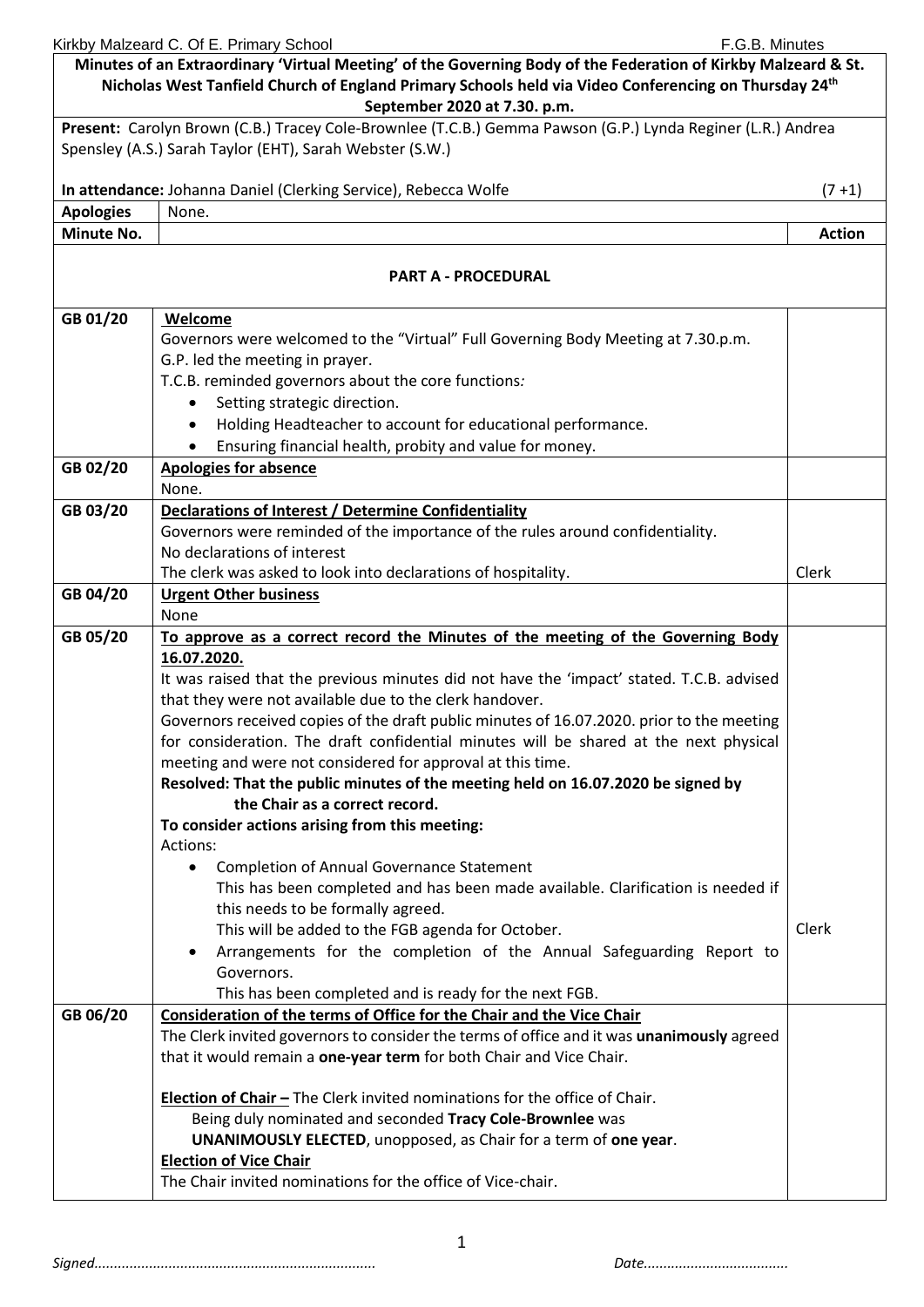|          | Kirkby Malzeard C. Of E. Primary School<br>F.G.B. Minutes                                     |       |
|----------|-----------------------------------------------------------------------------------------------|-------|
|          | Being duly nominated and seconded Sarah Webster was UNANIMOUSLY ELECTED,                      |       |
|          | unopposed, as Vice Chair for a term of one year.                                              |       |
| GB 07/20 | <b>Consider and agree Annual Schedule of Meetings</b>                                         |       |
|          | The GB agreed the dates for the upcoming year;                                                |       |
|          | 12 <sup>th</sup> October 7pm                                                                  |       |
|          | 11 <sup>th</sup> November 7.30pm                                                              |       |
|          | December - no meeting                                                                         |       |
|          | 12 <sup>th</sup> January 7pm                                                                  |       |
|          | 25 <sup>th</sup> February 7pm                                                                 |       |
|          | 22 <sup>nd</sup> March 7pm                                                                    |       |
|          | April - No meeting                                                                            |       |
|          | May - No meeting                                                                              |       |
|          | 8 <sup>th</sup> June 7pm                                                                      |       |
|          | 5 <sup>th</sup> July 7pm                                                                      |       |
|          | Dates will only be changed under exceptional circumstance. All meetings will be virtual       |       |
|          | until advised otherwise.                                                                      |       |
|          | There may be other exceptional meetings added into the schedule.                              |       |
|          | Resolved: Dates and times were agreed by the G.B.                                             |       |
| GB 08/20 | Consider and agree schedule for updating policies                                             |       |
|          | Policies will be reviewed throughout the year; different policies will be reviewed termly     |       |
|          | and a schedule is in place with details of when they are reviewed, and for how long they      |       |
|          | are valid until a review is needed. Policies will be communicated to the FGB in good time     |       |
|          | to give committee's etc chance to review beforehand.                                          |       |
|          | Resolved: The Chair thanked S.W. for all her hard work on this project. When the schools      |       |
|          | federated it was difficult to see any policy schedule in place, however this has now been     |       |
|          | implemented.                                                                                  |       |
| GB 09/20 | Review, consider and agree:                                                                   |       |
|          | a) Standing Orders                                                                            |       |
|          | This document provides the details of how the GB operate. Comments, recommendations           |       |
|          | and amendments;                                                                               |       |
|          | The G.B. previously agreed to change non-attendance to 3 months but the document<br>$\bullet$ |       |
|          | says 6 months in some places. ACTION - Update section 14                                      |       |
|          | Confidential minutes cannot be currently seen by the GB. it was confirmed that the            |       |
|          | Chair and the Head teacher are receiving them at the moment and once the meetings             |       |
|          | are held in person these will be handed out.                                                  | Clerk |
|          | The number of times the GB has to meet states 6, this needs to change to minimum<br>$\bullet$ |       |
|          | of 8. ACTION - Update section 1                                                               |       |
|          | The document refers to governor portal. The Chair confirmed that all the FGB<br>$\bullet$     |       |
|          | documentation is uploaded to the Governor portal. Public minutes will be available on         |       |
|          | the school website.                                                                           |       |
|          | b) Code of Conduct                                                                            |       |
|          | This a statutory document, the school have adopted the NGA Code of Conduct. No                |       |
|          | amendments were recorded. ACTION - Email to governors to sign and return                      |       |
|          | c) G.B. Core Functions                                                                        | Clerk |
|          | No amendments were recorded from the GB                                                       |       |
|          | Resolved: the relevant documents will be emailed to the G.B.                                  |       |
| GB 10/20 | Agree membership of Essential Committees and Terms of Reference:                              |       |
|          | a) Staff Discipline                                                                           |       |
|          | Sarah Webster                                                                                 |       |
|          | Andrea Spensley                                                                               |       |
|          | Linda Reginer<br>$\overline{\phantom{a}}$                                                     |       |
|          | Resolved: Committee members confirmed they are happy to continue in this role                 |       |
|          | b) Staff Discipline Appeals Committee                                                         |       |
|          | This needs 3 governors but cannot be the Head Teacher, Staff or The Chair. Currently using    |       |
|          | Grewelthorpe as the GB has had vacancies.                                                     |       |
|          |                                                                                               |       |

*Signed........................................................................ Date.....................................*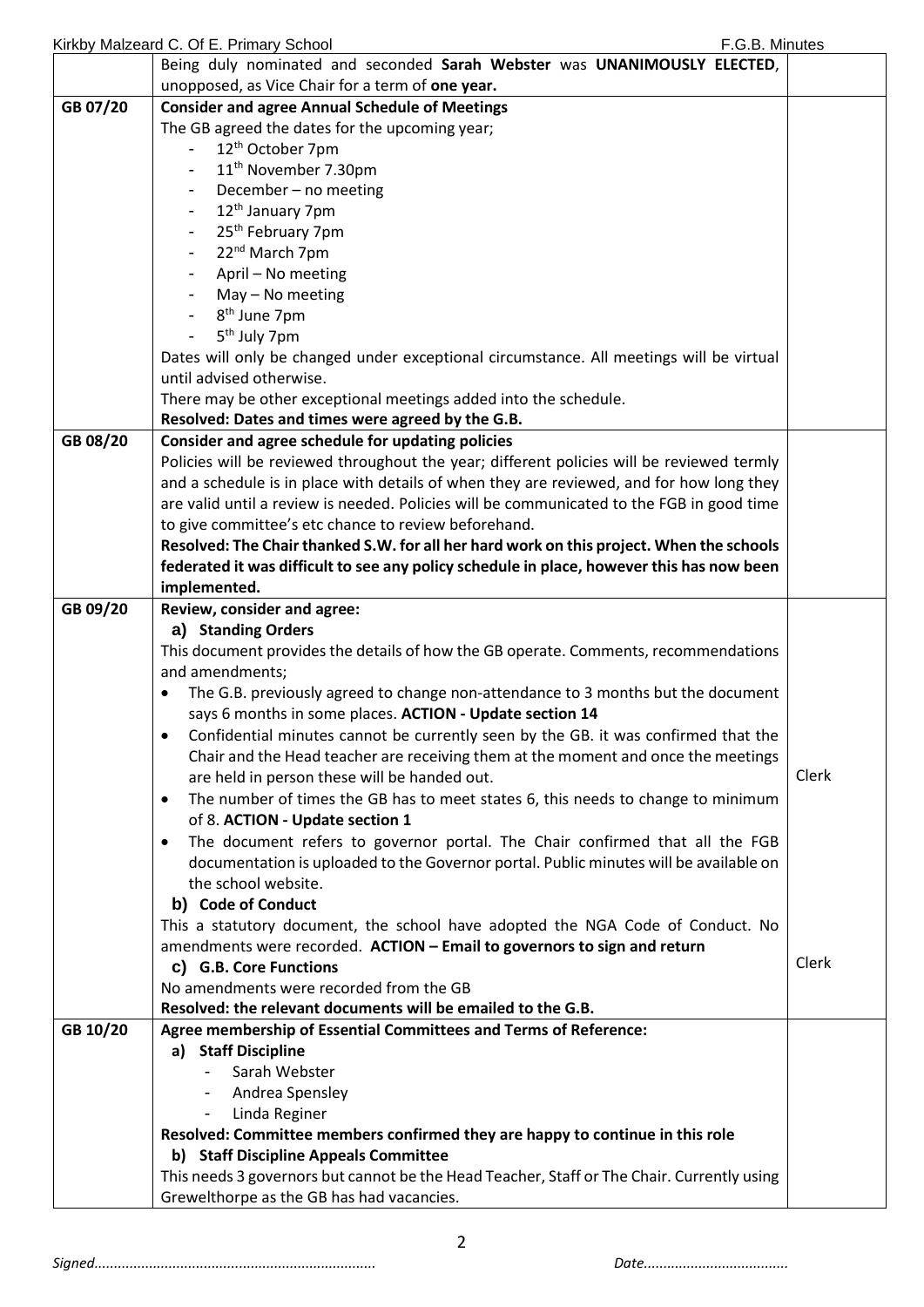| Kirkby Malzeard C. Of E. Primary School |                                                                                                                                                                               |  |
|-----------------------------------------|-------------------------------------------------------------------------------------------------------------------------------------------------------------------------------|--|
|                                         | Resolved: it was agreed to continue using Grewelthorpe until all governor vacancies are                                                                                       |  |
|                                         | filled                                                                                                                                                                        |  |
|                                         |                                                                                                                                                                               |  |
|                                         | <b>Pupil Discipline Committee</b><br>C)                                                                                                                                       |  |
|                                         | <b>Tracey Cole-Brownlee</b>                                                                                                                                                   |  |
|                                         | - Carolyn Brown                                                                                                                                                               |  |
|                                         | Sarah Webster                                                                                                                                                                 |  |
|                                         | Resolved: Committee members confirmed they are happy to continue in this role                                                                                                 |  |
|                                         | d) School Complaints Panel                                                                                                                                                    |  |
|                                         | Sarah Webster                                                                                                                                                                 |  |
|                                         | Andrea Spensley                                                                                                                                                               |  |
|                                         | Linda Reginer<br>$\blacksquare$                                                                                                                                               |  |
|                                         | Resolved: Committee members confirmed they are happy to continue in this role                                                                                                 |  |
|                                         | e) The E.H.T. Performance Management Panel<br>Sarah Webster                                                                                                                   |  |
|                                         |                                                                                                                                                                               |  |
|                                         | Andrea Spensley<br>$\blacksquare$<br>It was raised that it would be beneficial to have 3 members on this committee.                                                           |  |
|                                         | C.B. confirmed that she would like to join this committee.                                                                                                                    |  |
|                                         | Resolved: Additional committee members added where needed and original members                                                                                                |  |
|                                         | confirmed they are happy to continue in this role. There were no additional comments                                                                                          |  |
|                                         | from the GB.                                                                                                                                                                  |  |
|                                         |                                                                                                                                                                               |  |
|                                         | <b>PART 'B' - SCHOOL IMPROVEMENT &amp; SAFEGUARDING</b>                                                                                                                       |  |
|                                         |                                                                                                                                                                               |  |
| GB 11/20                                | Questions and priorities arising from the E.H.T Report                                                                                                                        |  |
|                                         |                                                                                                                                                                               |  |
|                                         | <b>Numbers on Roll (NOR)</b>                                                                                                                                                  |  |
|                                         | 2 children from SNWT have elected to be home-schooled, meaning that the NOR is now                                                                                            |  |
|                                         | 30. This means that these students are no longer registered at school.                                                                                                        |  |
|                                         |                                                                                                                                                                               |  |
|                                         | <b>Governor Question: Does the school have any responsibility for the children?</b>                                                                                           |  |
|                                         | Answer: No, the school does not have any responsibility for these children. However, if                                                                                       |  |
|                                         | they chose to come back this may have an impact on the SAT's results. There are only 4                                                                                        |  |
|                                         | students in year 6 and 2 have now left.                                                                                                                                       |  |
|                                         | <b>Governor Question: Can they re-register?</b>                                                                                                                               |  |
|                                         | Answer: Yes, this means that if they return to school before the SAT's without following                                                                                      |  |
|                                         | the curriculum this could have a great impact on the results.                                                                                                                 |  |
|                                         |                                                                                                                                                                               |  |
|                                         | <b>Governor Question: Do they have to take SAT's at home?</b>                                                                                                                 |  |
|                                         | Answer: No, they don't have to do anything if not in school.                                                                                                                  |  |
|                                         | Governor Comment: COVID has had influenced quite a lot of families across the country                                                                                         |  |
|                                         | taking the decision to home school their children. The school is not alone in this situation.                                                                                 |  |
|                                         |                                                                                                                                                                               |  |
|                                         | <b>Staffing</b>                                                                                                                                                               |  |
|                                         | Interviews have taken place for GTA's. There were three very strong candidates                                                                                                |  |
|                                         | successfully appointed to the posts. The positions are fixed term and supply due to                                                                                           |  |
|                                         | movement and additional student requirements within the school. Each candidate has<br>accepted their positions today.                                                         |  |
|                                         |                                                                                                                                                                               |  |
|                                         | <b>Governor Question: Can you confirm that everything is within budget?</b>                                                                                                   |  |
|                                         | Answer: The KS2 post is replacing like for like. The GTA post at SNWT had to be put in                                                                                        |  |
|                                         | place as this is to work with a child with specific needs. The post is needed to keep the<br>child safe. However, the funding has been applied for and will be in place soon. |  |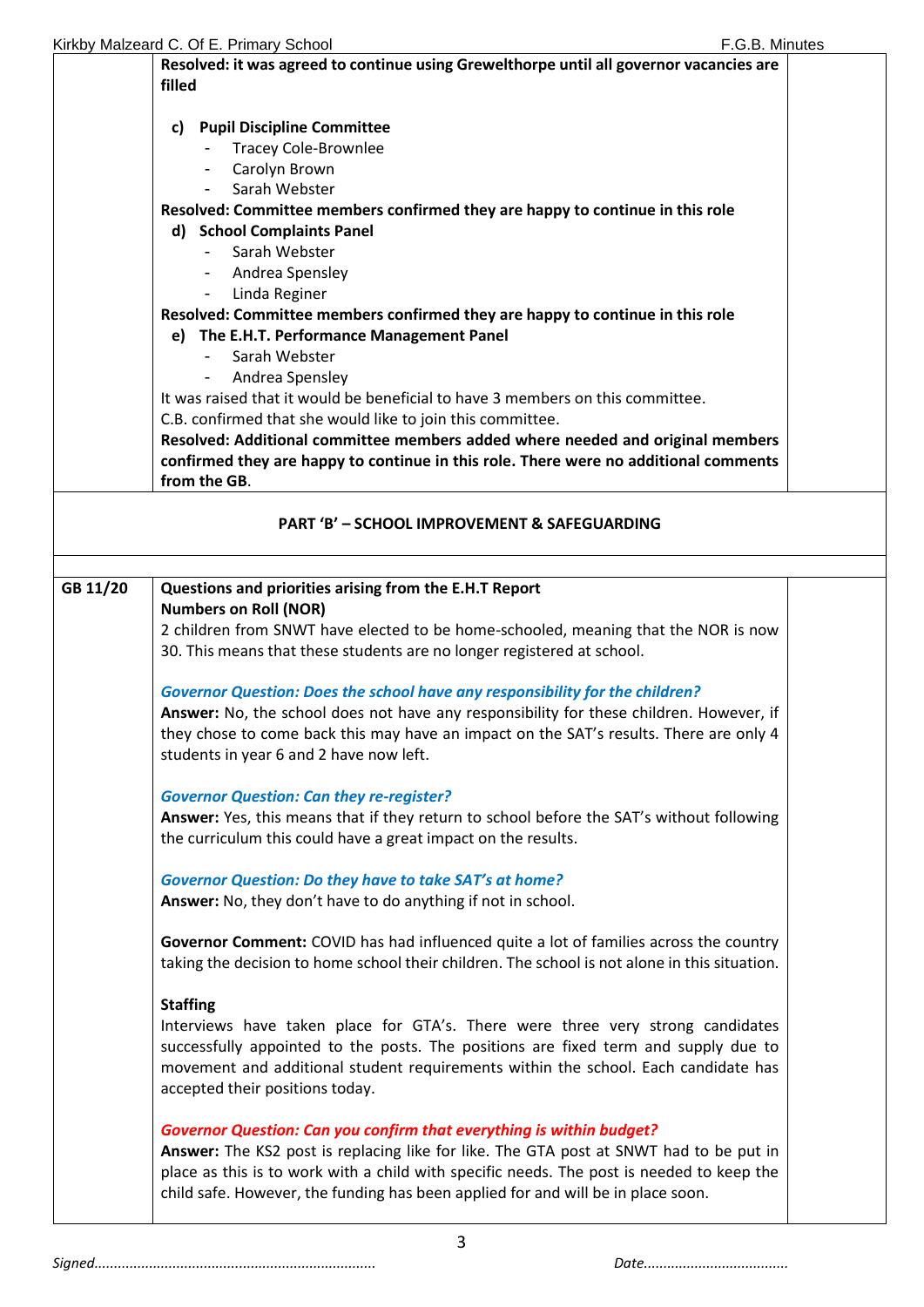#### Kirkby Malzeard C. Of E. Primary School **F.G.B. Minutes** F.G.B. Minutes

S.T. advised that a finance meeting needs to be arranged. Due to COVID the school cannot currently cover the needs with the current staff members. As bubbles are in place these require more staff. All new positions are fixed term or supply as it is not yet clear if the school can sustain these positions but the schools needed the additional resources. The schools are currently fully staffed but are very stretched. Staff are not getting lunch breaks. However, the school is hoping that with the additional staff members this will reduce the burden.

## **Attendance**

**KM** in 3 weeks, numbers of self-isolations are; 20 children 3 staff

**SNWT** in 3 weeks, numbers of self-isolations are; 5 children 1 staff

Moving forward, the schools need to think about attendance and gaps in learning and ensure how to run the bubbles safely, as they require 2 members of staff as 1 staff member is cleaning most of the day to conform with guidelines.

# *Governor Question*: Where does the school stand in relation to attendance? Is this monitored externally?

**Answer:** We need to mark the codes very carefully and there is a separate register for COVID details such as the day they go off, the reason why they are self-isolating, when they are expected back, if they are symptomatic etc., and this .is being monitored very carefully.

*Governor Question*: Does the attendance policy need to take this into account? **Answer:** Yes, it needs to be amended

## *Governor Question*: As staff are under so much pressure is there any merit in reducing it to 3 bubbles would it make it easier?

**Answer:** Staff are stretched at both schools. There are currently 4 bubbles at KM and 2 at SNWT. Each bubble has 2 members of staff. Students remain static and staff can cross bubbles as per guidelines. If staff cross over, they have to wear a visor and be at a 2- metre distance. It would not be wise to join any more children within the bubbles.

*Governor Question*: Would it be beneficial to meet with standards links about this? **Answer:** Yes, the finance meeting will cover this and this is where we need to discuss this.

S.T. advise that there is £5k in the budget, however this will probably not cover the impact of COVID. The school has already spent £1.5k on opening the year 6 bubble during the summer term. There have been additional GTA hours and also 7 days of supply due to staff members having to be tested. This will need to be monitored as this will be quite a significant cost. The school may need to be creative in covering COVID absences for example using HLTA cover.

**Buildings and maintenance** No questions

**Health and safety** No questions

S**afeguarding** No questions

*Signed........................................................................ Date.....................................*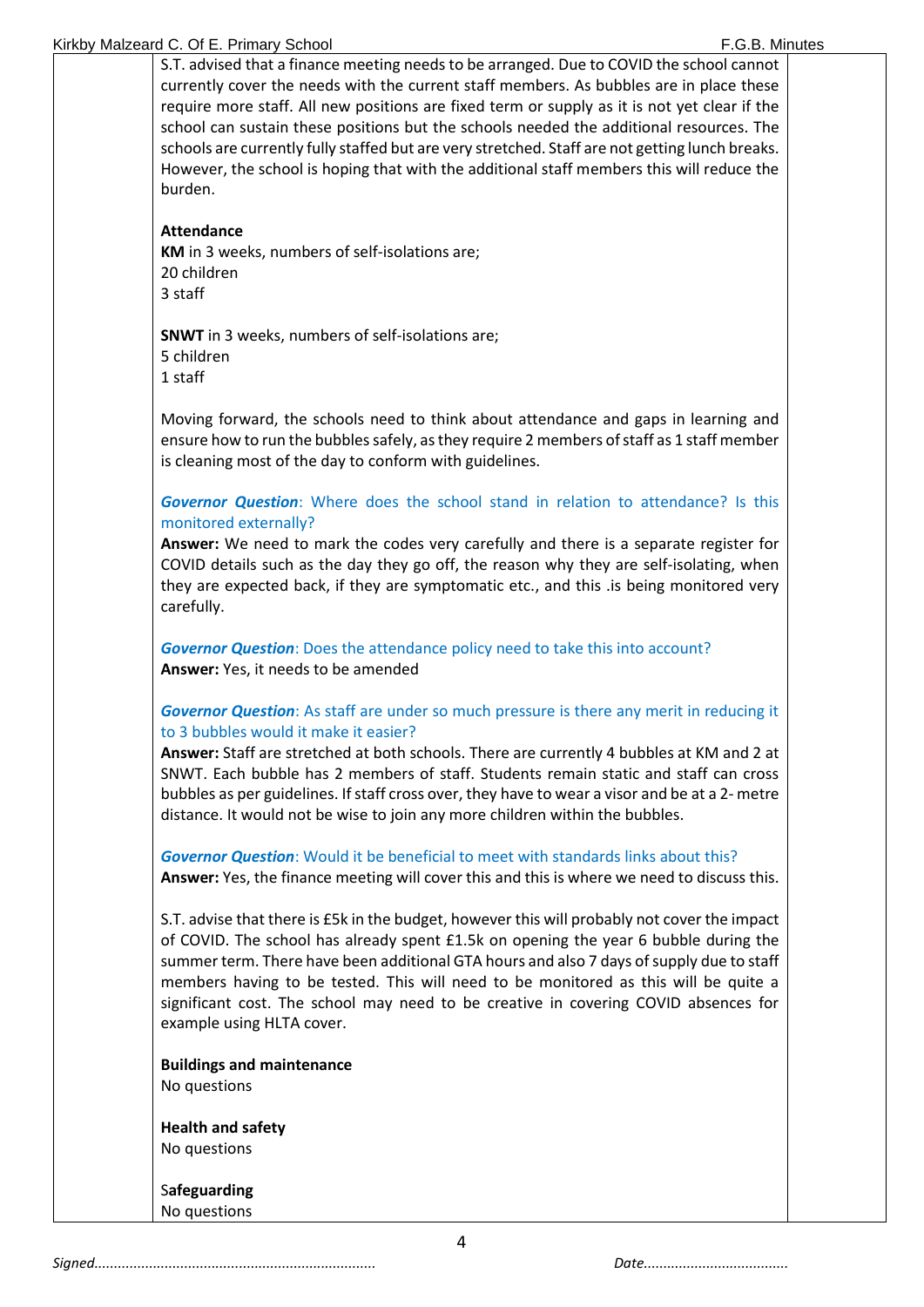|          | <b>CPD</b><br><b>Governor Question:</b> CPD was held on 1 <sup>st</sup> September, has there been any or is there any<br>training planned in relation to mental health for the staff and children?<br>Answer: Yes, the COVID curriculum has allocated a lot of time in school for the children<br>for nurture time. For example, there is 30 mins per day for reflection away from the<br>curriculum. With regards to staf, f there needs to be a strategy put into place for them. A<br>team meeting took place last week to discuss what isn't working and what is working. A<br>strategy needs to be implemented for staff to consider the barriers. CPD is not currently<br>being considered however this needs to be.<br><b>Updated risk assessment</b><br>No questions |  |
|----------|------------------------------------------------------------------------------------------------------------------------------------------------------------------------------------------------------------------------------------------------------------------------------------------------------------------------------------------------------------------------------------------------------------------------------------------------------------------------------------------------------------------------------------------------------------------------------------------------------------------------------------------------------------------------------------------------------------------------------------------------------------------------------|--|
|          | Resolved: Governors thanked the E.H.T. for the all of the work that has been put into<br>the return to school.                                                                                                                                                                                                                                                                                                                                                                                                                                                                                                                                                                                                                                                               |  |
| GB 12/20 | <b>FGB Annual Self Review</b>                                                                                                                                                                                                                                                                                                                                                                                                                                                                                                                                                                                                                                                                                                                                                |  |
|          | Everything in this section will continue to be reviewed throughout the year<br>a) Consider and agree link governor structure and remits<br>The Chair proposed to get in touch with governors individually to see which links<br>governors would like to be a part of this year.                                                                                                                                                                                                                                                                                                                                                                                                                                                                                              |  |
|          | No proposed amendments                                                                                                                                                                                                                                                                                                                                                                                                                                                                                                                                                                                                                                                                                                                                                       |  |
|          | b) Consider and agree GB Delegation Planner                                                                                                                                                                                                                                                                                                                                                                                                                                                                                                                                                                                                                                                                                                                                  |  |
|          | This is important and has come about from NGA. This delegates responsibilities.                                                                                                                                                                                                                                                                                                                                                                                                                                                                                                                                                                                                                                                                                              |  |
|          | No proposed amendments                                                                                                                                                                                                                                                                                                                                                                                                                                                                                                                                                                                                                                                                                                                                                       |  |
|          | C) Consider NGA FGB review to ensure effective governance                                                                                                                                                                                                                                                                                                                                                                                                                                                                                                                                                                                                                                                                                                                    |  |
|          | Proposed the NGA '20 questions that a governing body should ask'. These will also be                                                                                                                                                                                                                                                                                                                                                                                                                                                                                                                                                                                                                                                                                         |  |
|          | emailed to governors for any feedback.                                                                                                                                                                                                                                                                                                                                                                                                                                                                                                                                                                                                                                                                                                                                       |  |
|          | No proposed amendments                                                                                                                                                                                                                                                                                                                                                                                                                                                                                                                                                                                                                                                                                                                                                       |  |
|          | d) Consider NGA 360° Chair review to ensure effective governance                                                                                                                                                                                                                                                                                                                                                                                                                                                                                                                                                                                                                                                                                                             |  |
|          | It is recommended that a complete review of chair takes place. The chair proposed that                                                                                                                                                                                                                                                                                                                                                                                                                                                                                                                                                                                                                                                                                       |  |
|          | the G.B. adopt the NGA template for the 360 review. S.W. confirmed that she is happy to                                                                                                                                                                                                                                                                                                                                                                                                                                                                                                                                                                                                                                                                                      |  |
|          | receive the reviews and to feed this back to the Chair.                                                                                                                                                                                                                                                                                                                                                                                                                                                                                                                                                                                                                                                                                                                      |  |
|          | No proposed amendments                                                                                                                                                                                                                                                                                                                                                                                                                                                                                                                                                                                                                                                                                                                                                       |  |
|          | e) Consider, review and agree the federation's Vision                                                                                                                                                                                                                                                                                                                                                                                                                                                                                                                                                                                                                                                                                                                        |  |
|          | This has just been received therefore there are no proposed changes.<br>No proposed amendments                                                                                                                                                                                                                                                                                                                                                                                                                                                                                                                                                                                                                                                                               |  |
|          | f) Consider, review and agree FGB's objectives                                                                                                                                                                                                                                                                                                                                                                                                                                                                                                                                                                                                                                                                                                                               |  |
|          | A proposal to add a 5 <sup>th</sup> objective in relation to mental health and wellbeing staff and                                                                                                                                                                                                                                                                                                                                                                                                                                                                                                                                                                                                                                                                           |  |
|          | children. This will be sent to the GB via email to confirm and can be brought to the next                                                                                                                                                                                                                                                                                                                                                                                                                                                                                                                                                                                                                                                                                    |  |
|          | FGB to clarify.                                                                                                                                                                                                                                                                                                                                                                                                                                                                                                                                                                                                                                                                                                                                                              |  |
|          | g) Consider, review and agree link governors monitoring short term action plans                                                                                                                                                                                                                                                                                                                                                                                                                                                                                                                                                                                                                                                                                              |  |
|          | $(2020 - 2021)$                                                                                                                                                                                                                                                                                                                                                                                                                                                                                                                                                                                                                                                                                                                                                              |  |
|          | The Chair wanted to make the GB aware that these are here and they will be reviewed                                                                                                                                                                                                                                                                                                                                                                                                                                                                                                                                                                                                                                                                                          |  |
|          | and amended.                                                                                                                                                                                                                                                                                                                                                                                                                                                                                                                                                                                                                                                                                                                                                                 |  |
|          | No proposed amendments                                                                                                                                                                                                                                                                                                                                                                                                                                                                                                                                                                                                                                                                                                                                                       |  |
|          | $(LR - left$ the room)                                                                                                                                                                                                                                                                                                                                                                                                                                                                                                                                                                                                                                                                                                                                                       |  |
|          | h) Consider and agree induction booklet and process for new governors                                                                                                                                                                                                                                                                                                                                                                                                                                                                                                                                                                                                                                                                                                        |  |
|          | The draft document was received at the end of July. An amendment was noted to change                                                                                                                                                                                                                                                                                                                                                                                                                                                                                                                                                                                                                                                                                         |  |
|          | the meetings to 8. Attendance section needs to be changed from 6 months to 3 in relation                                                                                                                                                                                                                                                                                                                                                                                                                                                                                                                                                                                                                                                                                     |  |
|          | to 'non-attendance'.                                                                                                                                                                                                                                                                                                                                                                                                                                                                                                                                                                                                                                                                                                                                                         |  |
|          | No other amendments                                                                                                                                                                                                                                                                                                                                                                                                                                                                                                                                                                                                                                                                                                                                                          |  |
|          | Resolved: The FGB Annual Self Review will be ongoing throughout the year                                                                                                                                                                                                                                                                                                                                                                                                                                                                                                                                                                                                                                                                                                     |  |
| GB 13/20 | Questions and priorities arising from Community Engagement monitoring report                                                                                                                                                                                                                                                                                                                                                                                                                                                                                                                                                                                                                                                                                                 |  |
|          | It was confirmed that A.S. & L.R. will be checking to see if website is compliant. A                                                                                                                                                                                                                                                                                                                                                                                                                                                                                                                                                                                                                                                                                         |  |
|          | meeting will also take place with S.T. after October half term.                                                                                                                                                                                                                                                                                                                                                                                                                                                                                                                                                                                                                                                                                                              |  |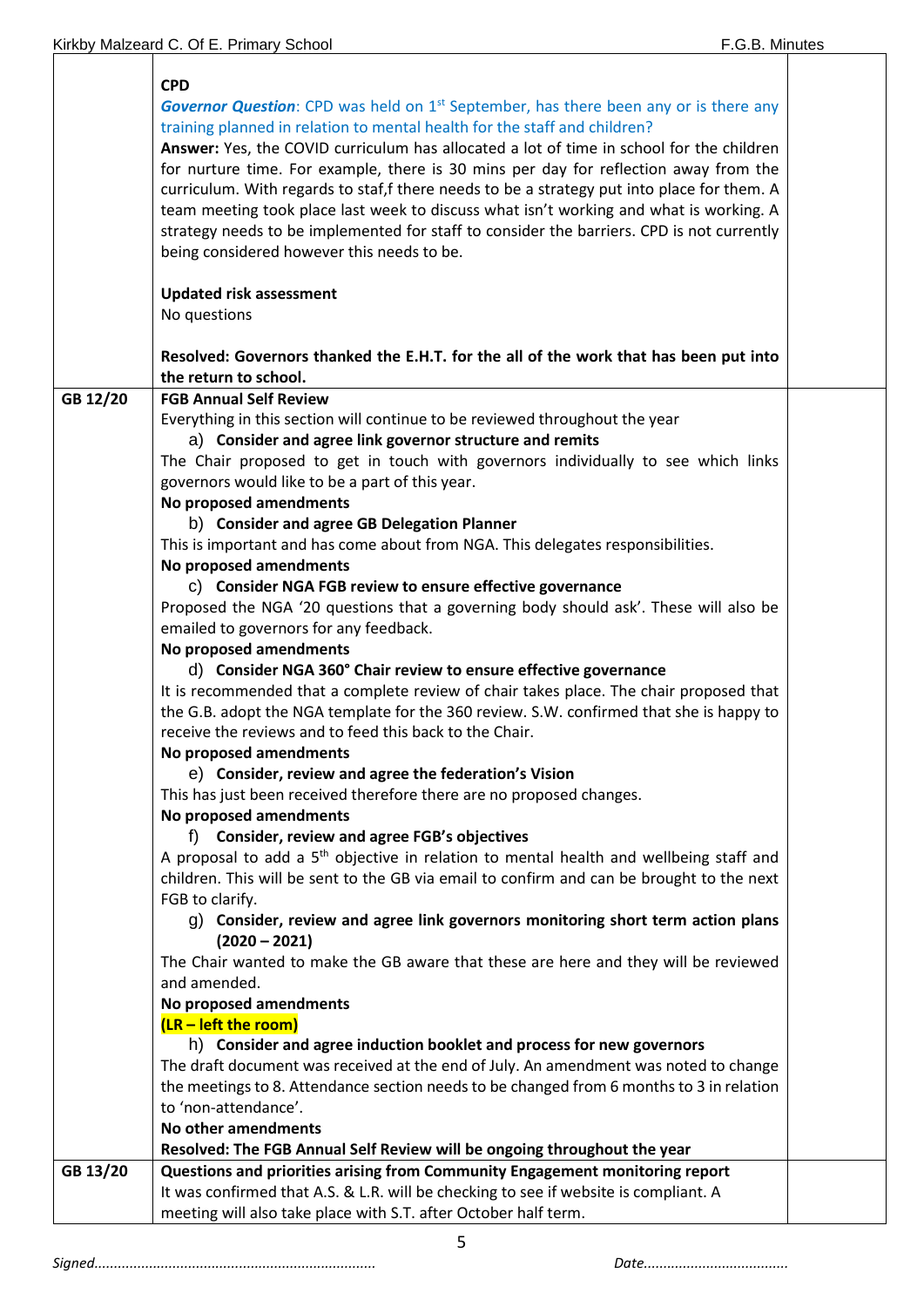|          | Resolved: There were no questions in relation to this.                                                                                                                             |  |
|----------|------------------------------------------------------------------------------------------------------------------------------------------------------------------------------------|--|
| GB 14/20 | Consider outcome of interview process for co-opted governor vacancies and proposal of                                                                                              |  |
|          | co-opting 2 applicants by interview panel                                                                                                                                          |  |
|          | Interviews for the co-opted governors took place during the last week of summer. 3                                                                                                 |  |
|          | candidates were offered the positions for the 3 vacancies. All candidates accepted                                                                                                 |  |
|          | however due to personal reasons and a change in circumstances, 1 candidate has                                                                                                     |  |
|          | withdrawn. Telephone references have been gained and are excellent.                                                                                                                |  |
|          | The candidates are;                                                                                                                                                                |  |
|          | Laura Wilde who has specialism in maths and data<br>$\bullet$                                                                                                                      |  |
|          | Chris Burgess who is an SEN specialist and has had a consultant role in the past<br>$\bullet$                                                                                      |  |
|          | $(LR - returned to the room)$                                                                                                                                                      |  |
|          | The Chair proposed recruitment of co-opted governors to the GB                                                                                                                     |  |
|          | Laura Wilde was UNANIMOUSLY voted as a co-opted governor,                                                                                                                          |  |
|          | Chris Burgess was UNANIMOUSLY voted as a co-opted governor                                                                                                                         |  |
|          | There is still 1 vacancy which will be considered once succession planning has taken place.                                                                                        |  |
|          | Resolved: Co-opted governors were confirmed as part of the governing body.                                                                                                         |  |
| GB 15/20 | <b>Update on Performance Management Process</b>                                                                                                                                    |  |
|          | S.W. advised that herself and A.S. have completed online training in relation to how they                                                                                          |  |
|          | should approach the Head Teachers performance management in light of COVID.                                                                                                        |  |
|          | Information is required by the School Improvement Advisor Elaine Broadbent which needs                                                                                             |  |
|          | to be sent to her by the $7th$ October. The date for the performance management is the 14 <sup>th</sup>                                                                            |  |
|          | October. The School Improvement Advisor will advise governors and write the draft                                                                                                  |  |
|          |                                                                                                                                                                                    |  |
|          | report. A meeting will also be held with the Chair to ensure that everything is correct.<br>Resolved: The Chair thanks A.S. & S.W. for all of their hard work in relation to this. |  |
|          |                                                                                                                                                                                    |  |
| GB 16/20 | Safeguarding                                                                                                                                                                       |  |
|          | S.W. advised that this item needs to be on the agenda as a standing item to address                                                                                                |  |
|          | anything necessary. However, this is included in the Head Teachers report which is<br>sufficient.                                                                                  |  |
|          |                                                                                                                                                                                    |  |
|          | Resolved: Safeguarding and Health & Safety will be included in the Head teachers report                                                                                            |  |
|          | every meeting.                                                                                                                                                                     |  |
| GB 17/20 | <b>Health and Safety</b>                                                                                                                                                           |  |
|          | Resolved: As above (GB 16/20)<br><b>PART 'C' - Policies</b>                                                                                                                        |  |
|          |                                                                                                                                                                                    |  |
| GB 18/20 | <b>Policy Review</b>                                                                                                                                                               |  |
|          | All policies were circulated to the GB before the meeting this evening.                                                                                                            |  |
|          | a) Confirm financial aspects of Budget Management Policy to include scheme of                                                                                                      |  |
|          | delegation / virement to E.H.T.                                                                                                                                                    |  |
|          | This will need to come back the FBG in October. This information can be gained from the                                                                                            |  |
|          | Bursar.<br>b) Confirm & approve Governors' Allowances Policy                                                                                                                       |  |
|          | It has not been possible to trace this policy. This will need to come to the next FGB.                                                                                             |  |
|          | c) Review of Child Protection Policy                                                                                                                                               |  |
|          | The policy was circulated to the GB, all changes have been highlighted                                                                                                             |  |
|          | T.C.B. advised that new governors will need to be added into the policy.                                                                                                           |  |
|          | The policy was UNANIMOUSLY AGREED by Governors for approval                                                                                                                        |  |
|          | d) Review of Confidentiality Policy                                                                                                                                                |  |
|          | The policy was UNANIMOUSLY AGREED by Governors for approval                                                                                                                        |  |
|          |                                                                                                                                                                                    |  |
|          | e) Review of Appraisals Policy                                                                                                                                                     |  |
|          | This policy needs to be in place before the Head Teachers performance management.                                                                                                  |  |
|          | There are also some sections which are not applicable to the school which can be                                                                                                   |  |
|          | removed. This is the standard NYCC policy, the date will be added to page 1.                                                                                                       |  |
|          | The policy was UNANIMOUSLY AGREED by Governors for approval                                                                                                                        |  |
|          | <b>Review of Budget Management Policy</b><br>f)                                                                                                                                    |  |
|          | The timetable has been left in as this is currently in place.                                                                                                                      |  |
|          | Point 10 - extended activities were confirmed as ALLSORT and BREAKFAST CLUB.                                                                                                       |  |